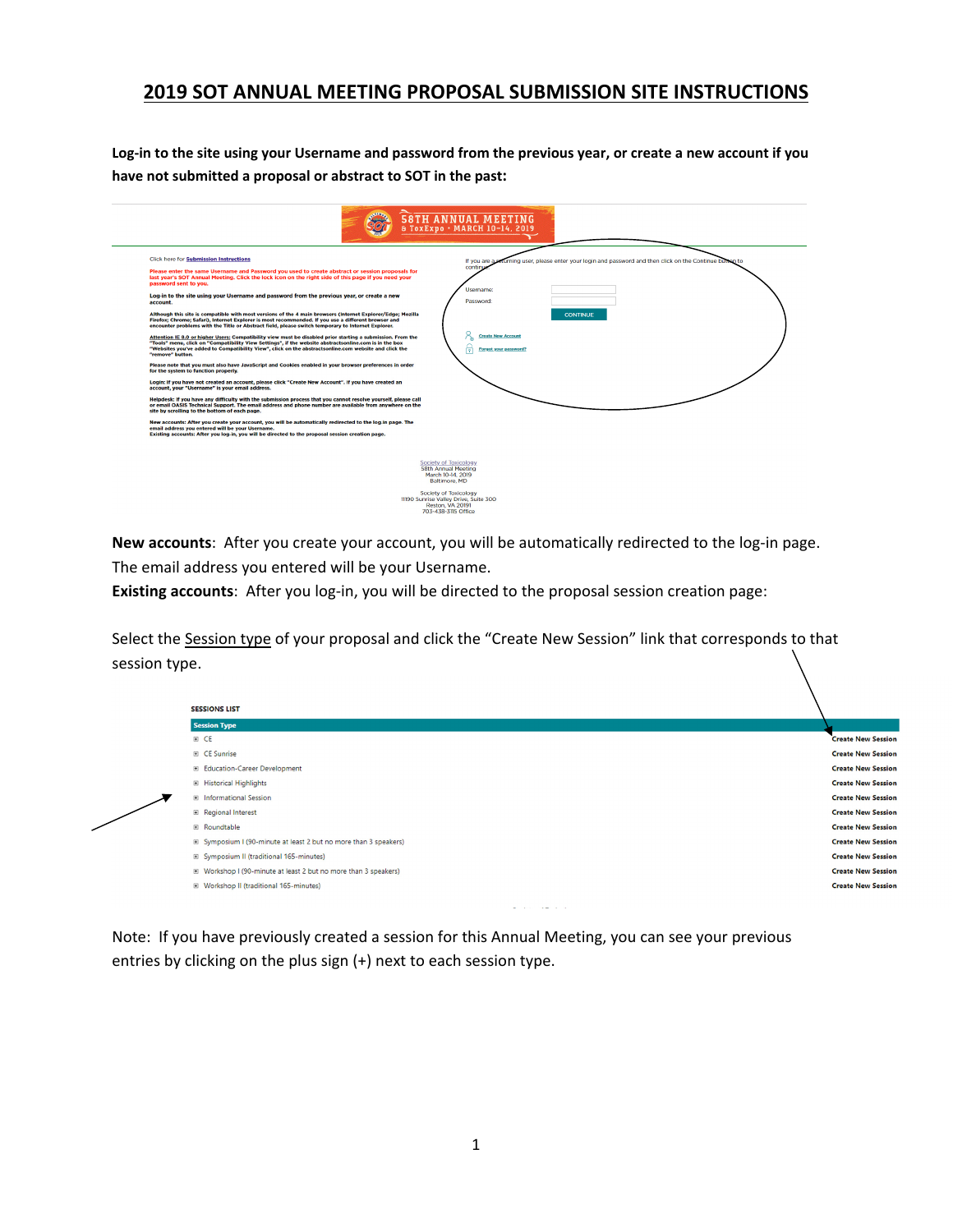**Editing existing sessions**: **Click on the session title of your existing session to edit the session**. If your session status is "Complete" you have successfully submitted the session for review by the Scientific Program Committee or the Continuing Education Committee. This summary of the session types, and any session proposals submitted, is the Workspace:



The + sign next to the session ID will produce a list of Chairs and presenters for the sessions you have entered.

**Creating new submissions**: The Step List will appear on the left side of each page. Enter your Session Title and your Session Description Abstract. Enter the **session title** and session description (main abstract) when prompted.

(Note the 5,000 character limit, which, unlike the abstract submission site, **includes spaces**).

**Important: Submit full and complete abstract in the Session Information step as the overview abstract, and full information and abstracts for your presenters (do not enter "TBD" as Presenter names). Greater detail allows the SPC to better understand the nature of the proposal. If your session is tentatively accepted by the SPC in June, an opportunity will be provided for any revisions prior to "final acceptance".** 

| ි (2) H                    | <b>Informational Session Information</b><br>Please describe the session by selecting a category, and by providing a title and a session description:                                                                                                                                                                                                                                                                                                                                                                                                                                                                                       |
|----------------------------|--------------------------------------------------------------------------------------------------------------------------------------------------------------------------------------------------------------------------------------------------------------------------------------------------------------------------------------------------------------------------------------------------------------------------------------------------------------------------------------------------------------------------------------------------------------------------------------------------------------------------------------------|
| <b>STEP LIST</b>           | <b>Title of Proposed Session</b>                                                                                                                                                                                                                                                                                                                                                                                                                                                                                                                                                                                                           |
| <b>Session Information</b> | The title must clearly indicate the nature of the session (character limit 1,000).                                                                                                                                                                                                                                                                                                                                                                                                                                                                                                                                                         |
| <b>Summary</b>             |                                                                                                                                                                                                                                                                                                                                                                                                                                                                                                                                                                                                                                            |
|                            | * Session Title: Canada Geese and Golf Courses                                                                                                                                                                                                                                                                                                                                                                                                                                                                                                                                                                                             |
|                            | <b>Session Description</b>                                                                                                                                                                                                                                                                                                                                                                                                                                                                                                                                                                                                                 |
|                            | The session description must contain the following information: a) a statement of the rationale and scope of the study presented; b) a brief description of the experimental procedures; c)<br>the data that resulted from the study; and d) principal conclusion(s) based on interpretation of the results. In the case of studies that do not describe laboratory or field experiments, make<br>the following modifications: a) instead of experimental procedures, the research or assessment approach should be briefly described and b)instead of resultant data, the study's results or<br>findings should be summarized explicitly. |
|                            | Type or copy-and-paste the session description into the box below.<br>To Copy - Use Ctrl + C<br>To Paste - Use Ctrl + V                                                                                                                                                                                                                                                                                                                                                                                                                                                                                                                    |
|                            | There is a limit of 5,000 characters for the session description. NOTE: The 5,000 character limit includes spaces.<br>All Sessions submitted with human testing implies that IRB protocol has been followed and approved obtained.<br>All animal experimentation must be carried out in accordance with the Society's criteria for the care and use of animals in research                                                                                                                                                                                                                                                                 |
|                            | * Session Description:<br>$B$ $I$ $U$ $ABC$<br>$= 1$<br>Format<br>* Font Family<br>Font Size                                                                                                                                                                                                                                                                                                                                                                                                                                                                                                                                               |
|                            | 62.44<br>4.8.8.19 14 14 15 15 15                                                                                                                                                                                                                                                                                                                                                                                                                                                                                                                                                                                                           |
|                            | $A \rightarrow$<br>$2 \mathbb{R} \times x$<br>$4433$ $\mu$ $\mu$ $\lambda$ $\lambda$                                                                                                                                                                                                                                                                                                                                                                                                                                                                                                                                                       |
|                            | The Canada goose (Branta canadensis) is a large wild goose species with a black head and neck,<br>white cheeks, white under its chin, and a brown body. Native to arctic and temperate regions of North<br>America, its migration occasionally reaches northern Europe.                                                                                                                                                                                                                                                                                                                                                                    |
|                            |                                                                                                                                                                                                                                                                                                                                                                                                                                                                                                                                                                                                                                            |
|                            |                                                                                                                                                                                                                                                                                                                                                                                                                                                                                                                                                                                                                                            |

Use the formatting tool bar as needed.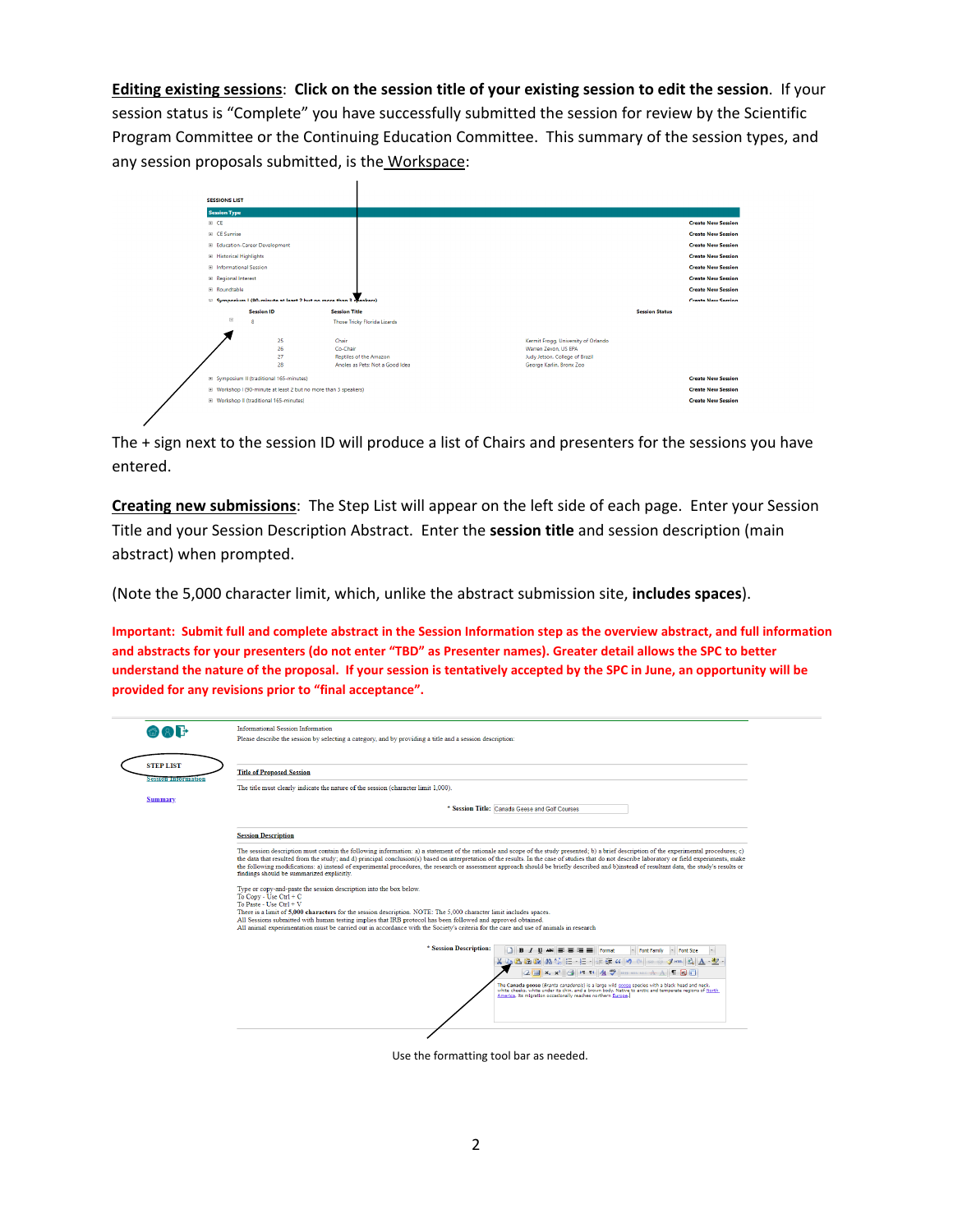## **Scroll down the page to enter the rest of the session information**. **One Primary Endorser is required.**

Select up to two additional Endorsers (SOT Specialty Sections, Special Interest Groups, Regional Chapters, Committees):

| (Drop down menus)                                                                                                                                             |  |
|---------------------------------------------------------------------------------------------------------------------------------------------------------------|--|
|                                                                                                                                                               |  |
| Endorser(s)                                                                                                                                                   |  |
| Please select the appropriate endorser(s) from the drop-down menus provided. You must have at least one endorser, and may have up to three endorsers.         |  |
| *Primary Endorser: Career Resource and Development Committee                                                                                                  |  |
| <b>Endorser 2: Please Select</b>                                                                                                                              |  |
| <b>Endorser 3: Please Select</b>                                                                                                                              |  |
| <b>Perceived or Real Conflict of Interest</b>                                                                                                                 |  |
| Please click this <b>document</b> to review the SOT Perceived or Real Conflict of Interest Disclosure policy, and then check all that apply below.            |  |
| You must select at least one Check all that apply: from the list.                                                                                             |  |
| You must check the Perceived or Real Conflict of Interest statement that applies to this $\Box$ 1. The research described in thtion was supported<br>session: |  |
| 2. One/more authors is/are employed by an entity                                                                                                              |  |
| 3. One/more authors has/have a significant financial                                                                                                          |  |
| 4. One/more authors has/have recvd significant                                                                                                                |  |
| 5. The authors declare noconflict of interest                                                                                                                 |  |
|                                                                                                                                                               |  |
| <b>SOT Student Committee or Group</b>                                                                                                                         |  |
| * This proposal was developed by an SOT student Committee or Group: Please Select v                                                                           |  |
| <b>Secondary Session Type</b>                                                                                                                                 |  |
| e your presentation considered for another session type, make your selection below.<br>If you would li                                                        |  |
| <b>Secondary Session Type: Please Select</b>                                                                                                                  |  |
| <b>IAT/ITS Designation</b>                                                                                                                                    |  |
|                                                                                                                                                               |  |
| Please click here for more information about the IAT/ITS designation.                                                                                         |  |
| Please consider my proposal for an IAT or ITS Session   Innovations in Applied Toxicology (IAT)                                                               |  |
| Inpovations in Toxicological Sciences (ITS)                                                                                                                   |  |
|                                                                                                                                                               |  |

**Perceived or Real Conflict of Interest**: Click to read the document linked in the site before selecting the boxes 1 through 5 which apply to this session proposal and the proposed speakers. (You must click one of the boxes in order to proceed with the submission).

Click your Secondary Session type (you may pick only one secondary session type from the drop‐down menu), and indicate if you would like your session considered for IAT or ITS, and then click **Save and Continue**:

Save and Continue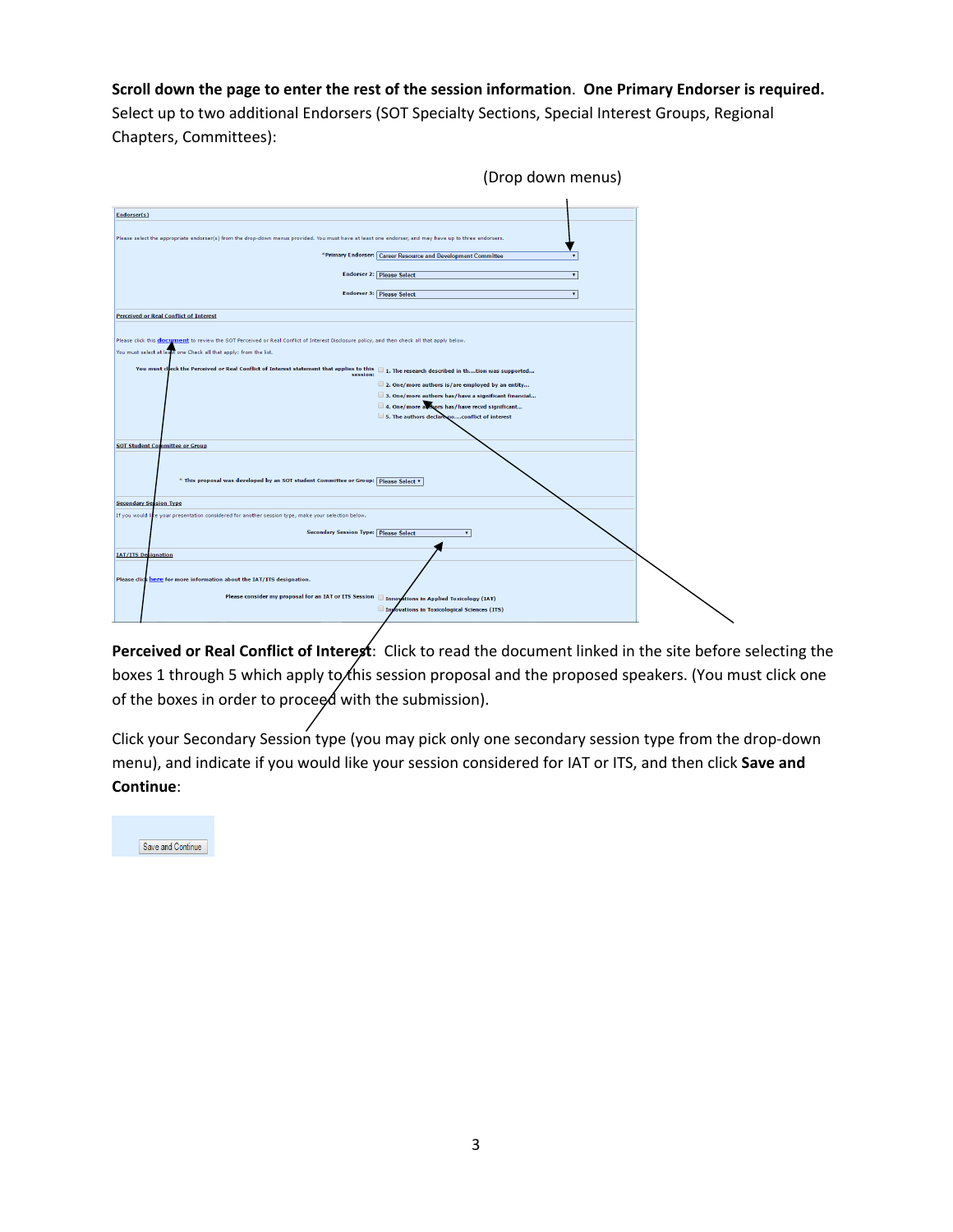## **Enter Chair information.** (Chair must be an SOT member).



A confirmation screen will appear. If information is correct, click **Continue**. If incorrect, click the Edit button:

| 命の上                     |                                               | <b>Chair</b> (required) Information                                                                                              |            |                  |                                                                                                                               |  |                                          |  |
|-------------------------|-----------------------------------------------|----------------------------------------------------------------------------------------------------------------------------------|------------|------------------|-------------------------------------------------------------------------------------------------------------------------------|--|------------------------------------------|--|
|                         |                                               |                                                                                                                                  |            |                  | If the Chair is listed correctly, click on "Continue". If not, you may click on "Edit" or "Delete" to make necessary changes. |  |                                          |  |
| <b>STEP LIST</b>        | <b>Session Information</b>                    | * IMPORTANT NOTE:<br>The "SR Status" will show "Primary" for the Chair.<br>The "Title" listed below is your role in the Session. |            |                  |                                                                                                                               |  |                                          |  |
| <b>Chair</b> (required) |                                               |                                                                                                                                  | Sort Order | <b>SR</b> Status | Title                                                                                                                         |  | Name                                     |  |
|                         | <b>Co-Chair</b> (required                     | Delete Edit                                                                                                                      |            | Primary          | Chair                                                                                                                         |  | J. Garcie.<br>University of<br>Virginia, |  |
|                         | <b>Speaker (Minimum</b><br>2/Maximum 8 total) |                                                                                                                                  | 1.7        |                  |                                                                                                                               |  | Charlottesville,<br>VA.                  |  |
| <b>Summary</b>          |                                               |                                                                                                                                  |            |                  |                                                                                                                               |  |                                          |  |
|                         |                                               | Continue                                                                                                                         |            |                  |                                                                                                                               |  |                                          |  |

Enter Co-Chair information. Follow the same steps for the Co-Chair (the Co-Chair may be an SOT member or non‐member). Click **Save and Continue**.

| 商文子                                           | Co-Chair (required) Information                                                                                                                                                                                                                             |  |  |  |  |  |  |  |
|-----------------------------------------------|-------------------------------------------------------------------------------------------------------------------------------------------------------------------------------------------------------------------------------------------------------------|--|--|--|--|--|--|--|
|                                               | Co-Chair                                                                                                                                                                                                                                                    |  |  |  |  |  |  |  |
| <b>STEP LIST</b>                              | Please provide the data for the proposed Co-Chair in the form below, then click on "Save and Continue".                                                                                                                                                     |  |  |  |  |  |  |  |
| <b>Session Information</b>                    | Please Note: If you are attempting to enter data into a field with a character limit and receive an error you may be exceeding the limit for that field. Please click the Back button on your<br>browser to try again. The character limit includes spaces. |  |  |  |  |  |  |  |
| <b>Chair</b> (required)                       | $*$ = Required Fields                                                                                                                                                                                                                                       |  |  |  |  |  |  |  |
| Co-Chair (required)                           |                                                                                                                                                                                                                                                             |  |  |  |  |  |  |  |
| <b>Speaker (Minimum</b><br>2/Maximum 8 total) |                                                                                                                                                                                                                                                             |  |  |  |  |  |  |  |
| <b>Summary</b>                                |                                                                                                                                                                                                                                                             |  |  |  |  |  |  |  |
|                                               | * First Name: Melissa                                                                                                                                                                                                                                       |  |  |  |  |  |  |  |
|                                               | <b>Middle Name:</b>                                                                                                                                                                                                                                         |  |  |  |  |  |  |  |
|                                               | * Last Name: Stone                                                                                                                                                                                                                                          |  |  |  |  |  |  |  |
|                                               | * Institution Name: Sea Horse Institute                                                                                                                                                                                                                     |  |  |  |  |  |  |  |
|                                               | * Member: No<br>$\mathbf{v}$                                                                                                                                                                                                                                |  |  |  |  |  |  |  |
|                                               | * City: Jackson                                                                                                                                                                                                                                             |  |  |  |  |  |  |  |
|                                               | State: Mississippi                                                                                                                                                                                                                                          |  |  |  |  |  |  |  |
|                                               | * Country: United States<br>٠                                                                                                                                                                                                                               |  |  |  |  |  |  |  |
|                                               | * Email Address: mstone@aol.com                                                                                                                                                                                                                             |  |  |  |  |  |  |  |

Save and Continue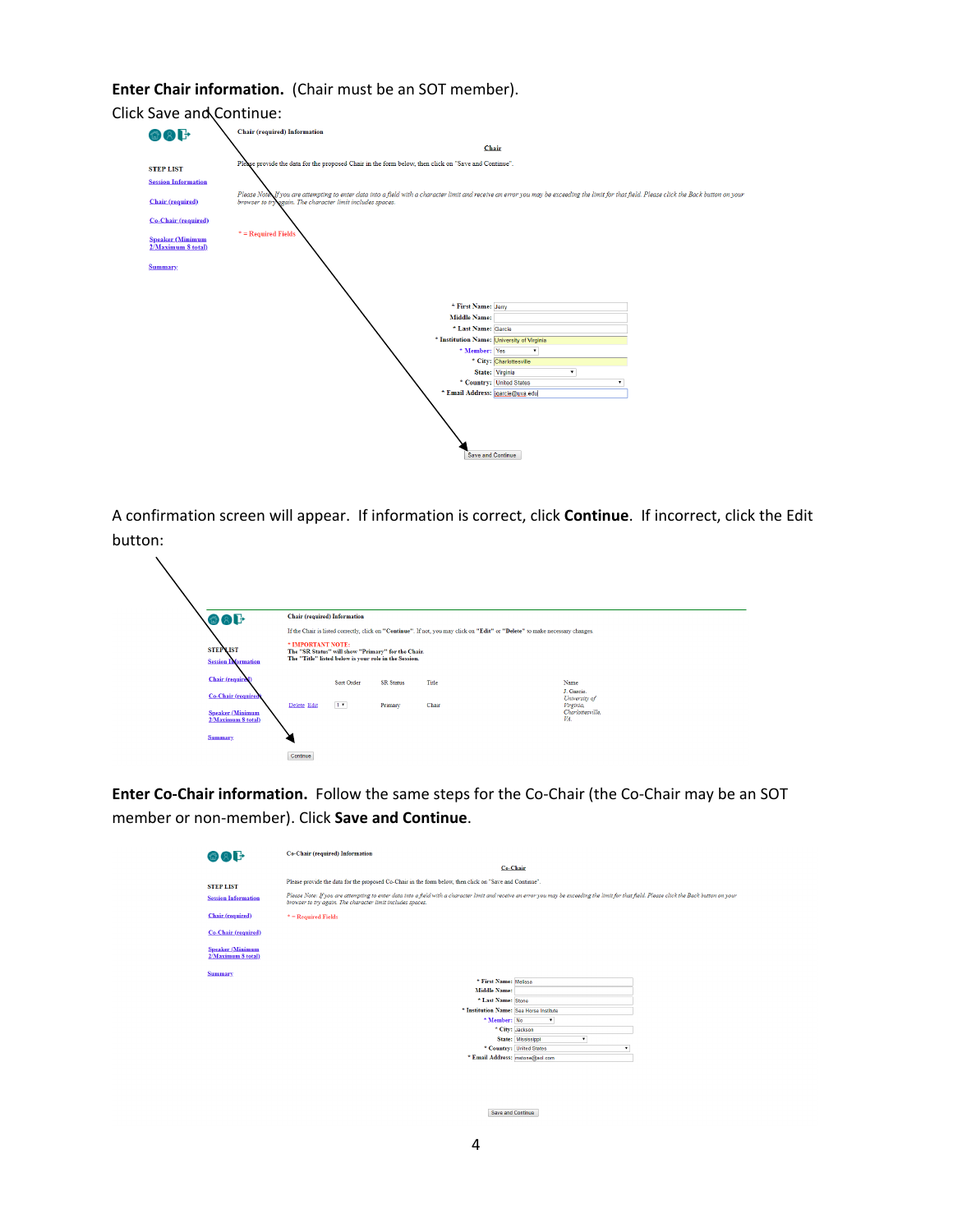After reviewing the Co‐Chair information, click **Continue** to bring up the speaker steps.

**Enter Presenter information (one at a time).** Scroll down the page and be sure to complete required fields. If you need to return to a previous section, click the appropriate step in the Step List.

Reminder: SOT Members are not eligible for Full Funding.

2,400 character limit, including spaces, for individual abstract descriptions.

| <b>STEP LIST</b>                              | Please provide the data for the proposed Speaker in the form below, then click on "Save and Continue".                                                                                                                                                                                                                                                                          |
|-----------------------------------------------|---------------------------------------------------------------------------------------------------------------------------------------------------------------------------------------------------------------------------------------------------------------------------------------------------------------------------------------------------------------------------------|
| <b>Session Information</b>                    | Once you have saved one speaker you will be given the option to add more presenters by clicking on "Add a Speaker." Complete the required information and continue the process as<br>indicated above until you have at least 2 (two speakers). However, you may enter up to 8 (eight) speakers. If you do not have 8 (eight) speakers, click on the "Summary" link, on the left |
| Chair (required)                              | hand side of the page to complete the submission.<br>Please Note: If you are attempting to enter data into a field with a character limit and receive an error you may be exceeding the limit for that field. Please click the Back button on your                                                                                                                              |
| <b>Co-Chair</b> (required)                    | browser to try again. The character limit includes spaces.                                                                                                                                                                                                                                                                                                                      |
| <b>Speaker (Minimum</b><br>2/Maximum 8 total) | $*$ = Required Fields                                                                                                                                                                                                                                                                                                                                                           |
| <b>Summary</b>                                | * First Name: Floyd                                                                                                                                                                                                                                                                                                                                                             |
|                                               | <b>Middle Name:</b>                                                                                                                                                                                                                                                                                                                                                             |
|                                               | * Last Name: Pepper                                                                                                                                                                                                                                                                                                                                                             |
|                                               | * Member: Yes<br>$\bullet$                                                                                                                                                                                                                                                                                                                                                      |
|                                               | * Institution Name: NIH                                                                                                                                                                                                                                                                                                                                                         |
|                                               | * City: Bethesda                                                                                                                                                                                                                                                                                                                                                                |
|                                               | $\bar{\phantom{a}}$<br>State: Maryland                                                                                                                                                                                                                                                                                                                                          |
|                                               | * Country: United States                                                                                                                                                                                                                                                                                                                                                        |
|                                               | * Email Address: fpepper@gmail.com                                                                                                                                                                                                                                                                                                                                              |
|                                               | *Individual Abstract Title: The State of the Science                                                                                                                                                                                                                                                                                                                            |
|                                               |                                                                                                                                                                                                                                                                                                                                                                                 |
|                                               | *Individual Abstract Description: Enter the complete propertation abstract here.                                                                                                                                                                                                                                                                                                |
|                                               | *Funding Request: No SOT Funding Needed *                                                                                                                                                                                                                                                                                                                                       |
|                                               |                                                                                                                                                                                                                                                                                                                                                                                 |
|                                               |                                                                                                                                                                                                                                                                                                                                                                                 |
|                                               | Save and Continue                                                                                                                                                                                                                                                                                                                                                               |
|                                               | Society of Toxicology                                                                                                                                                                                                                                                                                                                                                           |

Click **Continue** after completing Speaker 1 information. A confirmation screen will appear:

| 备用干                                                                             | Speaker (Minimum 2/Maximum 8 total) Information<br>You must have at least 2 Speakers in a session.                                                                                                                       |                   |            |                  |                                    |                               |  |  |
|---------------------------------------------------------------------------------|--------------------------------------------------------------------------------------------------------------------------------------------------------------------------------------------------------------------------|-------------------|------------|------------------|------------------------------------|-------------------------------|--|--|
| Click on the "Add a Speaker (Primary)" button below to add additional speakers. |                                                                                                                                                                                                                          |                   |            |                  |                                    |                               |  |  |
| <b>STEP LIST</b><br><b>Session Information</b>                                  | If you change the sort order of your speakers by using the "Sort Order" dropdown, you must click "Save Sort Order" before clicking "Add a Speaker (2 minimum, 8 maximum)<br>(Primary)" or your change will NOT be saved. |                   |            |                  |                                    |                               |  |  |
|                                                                                 | If you do not wish to add the maximum 8 speakers, to continue, click on the "summary" link on the left hand side of the page.                                                                                            |                   |            |                  |                                    |                               |  |  |
| <b>Chair</b> (required)<br><b>Co-Chair</b> (required)                           | * IMPORTANT NOTE:<br>The "SR Status" will show "Primary" for the Speakers.<br>The "Title" listed below indicates your role as a chair or co-chair, or is the abstract title for the speakers in this session.            |                   |            |                  |                                    |                               |  |  |
| <b>Speaker (Minimum</b><br>2/Maximum 8 total)                                   |                                                                                                                                                                                                                          |                   | Sort Order | <b>SR Status</b> | Title                              | Name                          |  |  |
| <b>Summary</b>                                                                  | Delete Edit                                                                                                                                                                                                              | <b>Add Author</b> | 1.7        | Primary          | The State of the<br><b>Science</b> | F. Pepper, NIH. Bethesda, MD. |  |  |
|                                                                                 |                                                                                                                                                                                                                          |                   |            |                  |                                    |                               |  |  |
|                                                                                 | Continue                                                                                                                                                                                                                 |                   |            |                  |                                    |                               |  |  |

Verify Speaker information and then click "Add a Speaker" button.

| 命文子                                                   |                                                                                                                                                                                                                                                                                                                                                | You must have at least 2 Speakers in a session.     | Speaker (Minimum 2/Maximum 8 total) Information |                                                                                 |  |                                    |                                                            |  |
|-------------------------------------------------------|------------------------------------------------------------------------------------------------------------------------------------------------------------------------------------------------------------------------------------------------------------------------------------------------------------------------------------------------|-----------------------------------------------------|-------------------------------------------------|---------------------------------------------------------------------------------|--|------------------------------------|------------------------------------------------------------|--|
|                                                       |                                                                                                                                                                                                                                                                                                                                                |                                                     |                                                 | Click on the "Add a Speaker (Primary)" button below to add additional speakers. |  |                                    |                                                            |  |
| <b>STEP LIST</b><br><b>Session Information</b>        | If you change the sort order of your speakers by using the "Sort Order" dropdown, you must click "Save Sort Order" before clicking "Add a Speaker (2 minimum, 8 maximum)<br>(Primary)" or your change will NOT be saved.                                                                                                                       |                                                     |                                                 |                                                                                 |  |                                    |                                                            |  |
| <b>Chair</b> (required)<br><b>Co-Chair (required)</b> | If you do not wish to add the maximum 8 speakers, to continue, click on the "summary" link on the left hand side of the page.<br>* IMPORTANT NOTE:<br>The "SR Status" will show "Primary" for the Speakers.<br>The "Title" listed below indicates your role as a chair or co-chair, or is the abstract title for the speakers in this session. |                                                     |                                                 |                                                                                 |  |                                    |                                                            |  |
| <b>Speaker (Minimum</b><br>2/Maximum 8 total)         |                                                                                                                                                                                                                                                                                                                                                |                                                     |                                                 |                                                                                 |  |                                    |                                                            |  |
| <b>Summary</b>                                        | Delete Edit                                                                                                                                                                                                                                                                                                                                    | <b>Add Author</b>                                   | Sort Order                                      | <b>SR Status</b><br>Primary                                                     |  | Title<br><b>First Presentation</b> | Name<br>B. Bradford, NIEHS, Research<br>Triangle Park, NC. |  |
|                                                       | Delete Edit                                                                                                                                                                                                                                                                                                                                    | <b>Add Author</b>                                   |                                                 | Primary                                                                         |  | Second<br>Presentation             | G. Jones, US EPA. Washington, DC.                          |  |
|                                                       |                                                                                                                                                                                                                                                                                                                                                | Add a Speaker (Minimum 2/Maximum 8 total) (Primary) |                                                 | Save Sort Order                                                                 |  |                                    |                                                            |  |